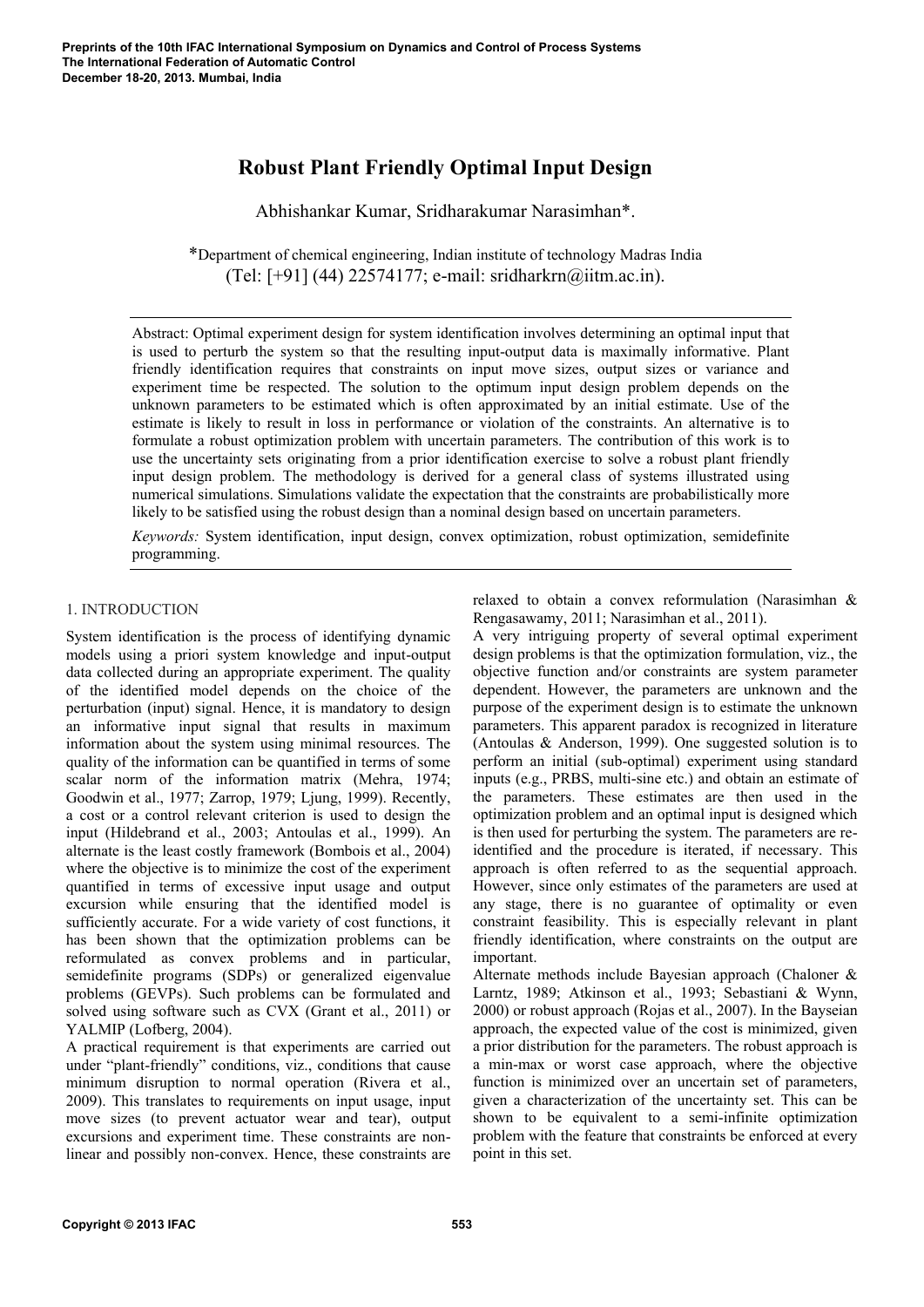Currently, we have two strong reasons to solve input design problem in robust framework. First reason is to account parameter uncertainty in problem formulation and second reason is to ensure constraint feasibility with higher probability level. We address this problem using a combination of the sequential and robust approaches. The sequential approach is used to generate an initial estimate of the parameters along with an uncertainty set. PEM methods result in asymptotically normal estimates of the parameters and hence, it can be safely concluded that given a confidence level, the true parameters lie within a confidence ellipsoid (Ljung, 1999). Equivalently, this results in an ellipsoidal uncertainty set for the parameters which are then used in a robust experiment design procedure. The constraints are then imposed for all points in the uncertainty set. Techniques from convex and robust optimization literature Boyd et al., (2004) Ben-Tel et al., (2009); are employed to arrive at robust and computable versions of the constraints.

## 2. OPTIMAL INPUT DESIGN

We consider the following SISO system with input  $u_k$  and output  $y_k$ .

$$
y_k = \frac{B(q^{-1})}{A(q^{-1})} u_{k-d} + \frac{D(q^{-1})}{C(q^{-1})} e_k
$$
 (1)

Where:

$$
A(q^{-1}) = 1 + \sum_{j=1}^{n} a_j q^{-j} \qquad B(q^{-1}) = \sum_{j=0}^{m} b q^{-j}
$$
  

$$
C(q^{-1}) = 1 + \sum_{j=1}^{s} c_j q^{-j} \qquad D(q^{-1}) = \sum_{j=0}^{r} d q^{-j} \qquad (2)
$$

Where  $q^{-1}$  is the backshift operator,  $e_k$  is a zero mean, finite variance Gaussian white noise sequence. We make the following assumptions:

- $A(q)$  and  $D(q)$  have no zero on the closed unit disk and are co-prime.
- There are no pole-zero cancellations*.*
- The experiment time N is large.
- The true system is in the model set.
- The input is a stationary process with power spectrum (two-sided)  $\overline{\Phi}_{\mathfrak{u}}(\omega)$  defined on  $[-\pi \pi]$ .  $r_u(\tau)$  is the auto-correlation of  $u(t)$  at lag  $\tau$  and form a Fourier transform pair with  $\overline{\Phi}_u(\omega)$ . Corresponding to the two-sided power spectrum, we defied an equivalent one-sided power spectrum  $\Phi_{\nu}(\omega)$  on [0 $\pi$ ]. The relationship between the two is as follow: Hildebrand et al., (2003) given  $\overline{\Phi}_{\mathfrak{u}}(\omega)$ defined on  $[-\pi, \pi]$ ,  $\Phi_u(\omega)$  is defined such that

$$
\int_{-\pi}^{\pi} \overline{\Phi} u(\omega) \varphi(\omega) d\omega = \int_{0}^{\pi} \Phi_{u}(\omega) \frac{(\varphi(\omega) + \varphi(-\omega))}{2} \tag{3}
$$

Where  $\varphi(\omega)$  is any  $C^{\infty}$  function on  $[-\pi \pi]$ .

 The class of input is further constrained to those having unit power

$$
\int_{-\pi}^{\pi} \overline{\Phi} u \, (\,\omega) d\omega = 1 \tag{4}
$$

or in term of the one -sided power spectrum:

$$
\int_0^\pi \Phi_u(\omega) \, d\omega = 1 \tag{5}
$$

Let  $P = [a_1 ... a_n, b_0 ... b_n]'$   $R = [c_1 ... c_s, d_0 ... d_s]'$  then  $\theta = [P'R']'$  is the overall vector of parameter to be estimated. The system is perturbed with an input sequence  $u_1, u_2, \ldots, u_n$  resulting in the output  $y_1, y_2, \ldots, y_n$  and the resulting data is used to estimate the unknown parameter  $\theta$ . The quality of the estimated parameter  $\hat{\theta}$  can be described in the term of bias and covariance of  $\hat{\theta}$ . Given an asymptotically unbiased and efficient estimator, such as the Prediction Error method (Ljung, 1999) the covariance of  $\hat{\theta}$  is given by the following:

$$
cov(\hat{\theta}) = M_{\theta}^{-1} \tag{6}
$$

where  $M_{\theta}$  is Fisher information matrix. A typical problem in experiment design is to minimize a scalar function of  $M_{\theta}$ subject to certain constraints. For above dynamic system it has been shown that  $M_\theta$  can be partitioned as Zarrop, (1979):

$$
\begin{bmatrix} M_P & 0 \\ 0 & M_R \end{bmatrix} \tag{7}
$$

where  $M_p \in \mathbb{R}^{p \times p}$  is related to the m+n+1 parameters in and dependent upon input.  $M_R$  is related to noise parameters and importantly, is independent of the input and so, it is sufficient to consider  $cov(\hat{\theta})$  or equivalently the inverse of  $M_p$  in input design problem. The objective in a plant friendly input design problem is to maximize some quality of the parameter estimates subject to plant friendly constraints. Typical quality functions include *logdet* ( $cov(\hat{\theta})$ ) ,  $\lambda_{max} cov(\hat{\theta})$  or trace(cov( $\hat{\theta}$ )). Plant friendly considerations include minimizing move size  $|u_k - u_{k-1}|$ and output magnitude  $|y_k|$ . However; it is not possible to translate these instantaneous constraints to the frequency domain and hence it is customary to relax them by constraining  $\frac{1}{N} \sum_{i=1}^{N} (u_k - u_{k-1})^2$  and  $\frac{1}{N} \sum_{i=1}^{N} y_i^2$ .

The frequency domain  $cov(\hat{\theta})$  is approximately

$$
cov(\hat{\theta}) \cong \sum_{i=1}^{m+n+s+1} L_i x_i \tag{8}
$$

where  $L_i$  is constant  $(m+n+1) \times (m+n+1)$  matrix and  $x_i$  is trigonometric moment (Narasimhan et al., 2011).

The input power constraint, input move size constraint and the output power constraint are all expressed in frequency domain using Parseval's theorem. Thus for a fixed and large N, the relaxed D-optimal plant friendly design problem is: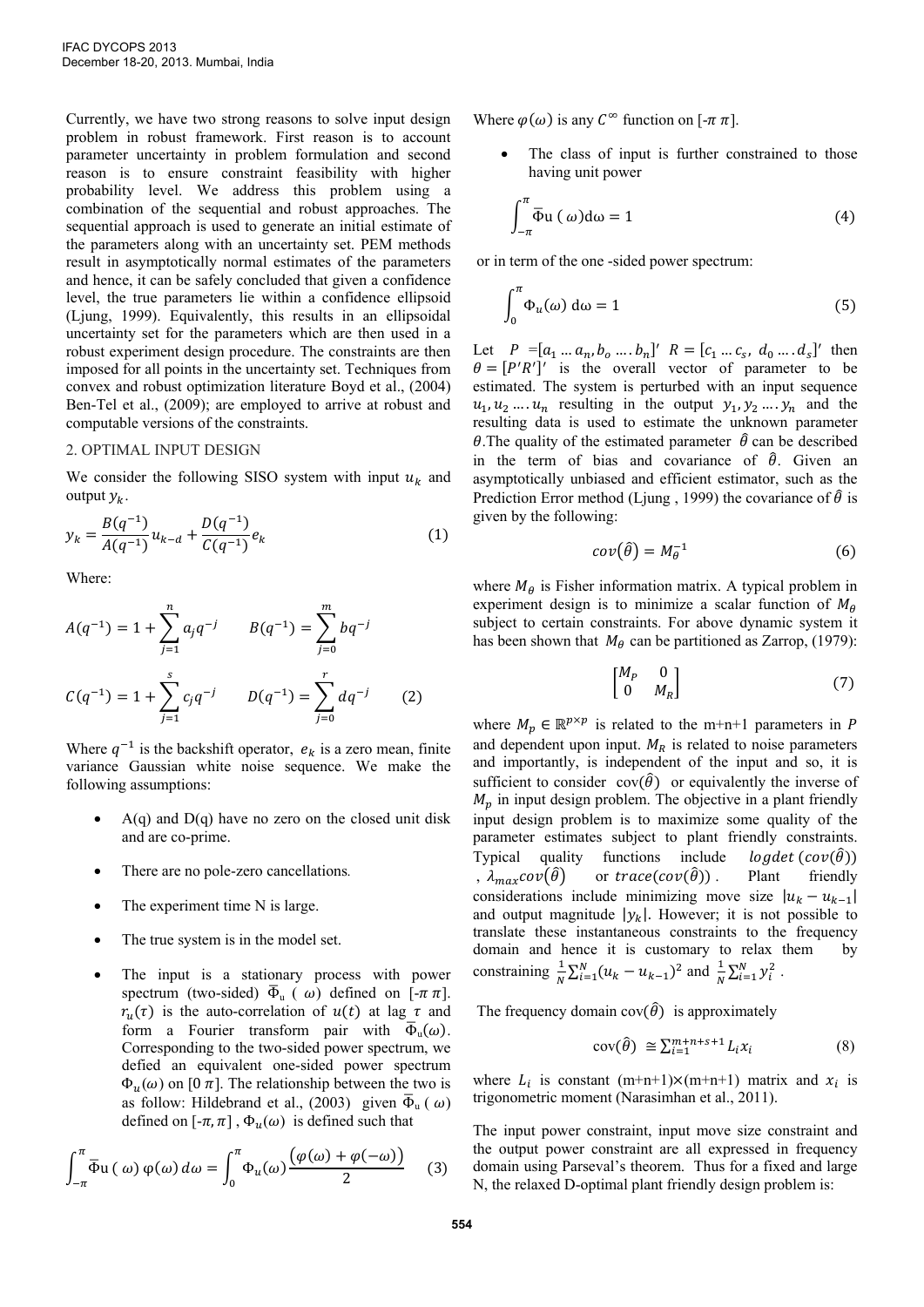min<sub> $\Phi_{ii}$ </sub> –log det $((\sum L_i x_i))$ 

$$
\text{s.t.} \begin{cases} \int_0^{\pi} \Phi_u d\omega = 1\\ 2 - 2 \int_0^{\pi} \cos(\omega) \Phi_u d\omega \le c_{in} \\ \int_0^{\pi} \left| \frac{B^2(e^{j\omega})}{A^2(e^{j\omega})} \right| \Phi_u(\omega) d\omega \le c_{op} \end{cases} \tag{9}
$$

where the constraints are on the input power, input move size and output power respectively and  $c_{in}$  and  $c_{op}$  are user specified limits on the move size variance and output power.

The above problem is convex but the decision variable  $\Phi_u(\omega)$  is infinite dimensional. Two methods have been proposed to convert it into finite dimensional problem (Hjalmarsson., 2005). The first involves parameterizing the input spectrum in term of a finite number of basis function e.g.,

$$
\Phi_u = \sum c_j exp(j\omega), \qquad j=1...,M. \qquad (10)
$$

The other approach is known as the partial correlation approach, where the problem is re-parameterized in terms of trigonometric moment  $x_i$  (Narasimhan et al., 2011).

$$
x_i = \int_0^{\pi} \left| \frac{1}{D(e^{j\omega})A^2(e^{j\omega})} \right|^2 \cos^{i-1}(\omega) \Phi_u(\omega) d\omega \tag{11}
$$

However, parameterization simply in terms of  $x_i$  is not sufficient as it is necessary to ensure that  $x_i$  are feasible, or in other word we can say that they satisfy a necessary and sufficient condition to become a valid moment points. Define  $p=max(2n+r+2, m+s+n+1, m+r+s+1)$  if p is odd i.e.,  $p=2l+1$ 

$$
\underline{\Delta}(x_1, x_2, \dots, x_{2l+1}) = \begin{bmatrix} x_1 & x_2 & \dots & x_{l+1} \\ x_2 & x_3 & \dots & x_{l+2} \\ \vdots & \vdots & \ddots & \vdots \\ x_{l+1} & x_{l+2} & \dots & x_{2l+1} \end{bmatrix}
$$

$$
\overline{\Delta}(x_1, x_2, \dots, x_{2l+1}) = \begin{bmatrix} x_1 - x_3 & \dots & x_{l+1} \\ x_2 - x_4 & \dots & x_{l+2} \\ \vdots & \vdots & \ddots & \vdots \\ x_l - x_{l+2} & \dots & x_{2l-1} - x_{2l+1} \end{bmatrix}
$$
(12)

The obtained matrices  $\overline{\Delta}$  and  $\underline{\Delta}$  should be positive definite (Narasimhan et al., 2011).

A similar condition can be derived for even p, which is omitted in the interest of brevity and can be found in Narasimhan et al., (2011). The advantage of this re parameterization is that the final optimization problem is a semidefinite program (SDP). The input and output constraints in (9) can be expressed as linear functions of  $x_i$ . E.g.,  $\left| D(e^{j\omega})A^2(e^{j\omega}) \right|^2$  as defined in Narasimhan et al., (2011) is a polynomial of degree  $2n+r+s$  in  $cos(\omega)$  and we denote it by  $\sum_{i=1}^{2n+r+1} \alpha_i \cos^i(\omega)$ . Hence the constraint  $\int_0^{\pi} \Phi$  $\int_0^n \Phi_u d\omega = 1$  can be replaced by a linear equality as follows:

$$
\int_0^{\pi} \Phi_u d\omega = \int_0^{\pi} \frac{f(\omega)}{f(\omega)} \Phi_u(\omega) d\omega = \sum_{i=1}^{2n+r+1} \alpha_i x_i = 1 \quad (13)
$$

The other constraints (input move size and output power) can similarly be expressed as linear functions of  $x_i$  (Details are omitted in the interest of brevity). Let  $\beta_i$ ,  $s + 1$  be the coefficient of  $|A(e^{j\omega})B(e^{j\omega})D(e^{j\omega})|^2$ . The final optimization problem can be formulated as a SDP:

$$
\min_{x_i} - \log \det(\sum L_i x_i) \le \frac{\begin{cases} \sum_{i=1}^{2n+r+1} \alpha_i x_i = 1\\ 2 - 2 \sum_{i=1}^{2n+r+1} \alpha_i x_{i+1} \le c_{in} \\ \sum_{i=1}^{m+s+n+1} \beta_i x_i \le c_{op} \\ \overline{\Delta}(x_{1,\dots,x_p}) \ge 0 \end{cases} (14)
$$
\n
$$
\frac{\Delta(x_{1,\dots,x_p}) \ge 0}{\Delta(x_{1,\dots,x_p}) \ge 0}
$$

Other re-parameterization is also possible, e.g., in term of  $cos(\omega)$ ,  $cos(2\omega)$ , ... (Hildebrand et al., 2003) which also yields an LMI. Both approaches are theoretically equivalent.

Inspection of (14) reveals that the optimization formulation depends on the system parameters as they appear directly in the objective function and the output power constraint. The most common solution suggested in literature is to carry out a preliminary identification exercise using a sub-optimal input and obtain an estimate of the parameters,  $\hat{\theta}$ . These parameters are then used in (14) to obtain an input and the system is perturbed with this computed input and the parameters reidentified. This procedure is repeated, if necessary.

One important issue with this procedure is that the solution obtained may not be optimal or even feasible, i.e., the output power constraint may not be satisfied by the true system if an estimate is used in (14). In the following, we use techniques from robust optimization and characterization of the uncertainty sets to obtain a robust version of (14).

# 3. ROBUST EXPERIMENT DESIGN

#### 3.1 Motivation

From (14), it is clear that the optimization problem directly depends on the system parameter vector  $\theta$ . The plant friendly constraints on output power, i.e.,  $\sum_{i=1}^{m+s+n+1} \beta$ directly involves the parameters of the system to be identified  $\hat{\beta} = J(\hat{\theta})$ . In the sequential approach, an estimate  $\hat{\theta}$  is generated using a prior identification experiment and the corresponding  $\hat{\beta}$  used to solve (14). Note that  $\hat{\beta}$  is only an estimate and hence, when an input corresponding to this solution is actually used to perturb the system subsequently, the output power need not satisfy the above constraint.

Since  $\hat{\beta}$  is an estimate and therefore uncertain, if we are able to characterize the corresponding uncertainty sets, we can then formulate a robust optimization problem. Rather than impose the constraints using the estimated values of the system parameters, we require that the constraints be satisfied for all points in the uncertainty set.

# 3.2 Characterization of uncertainty sets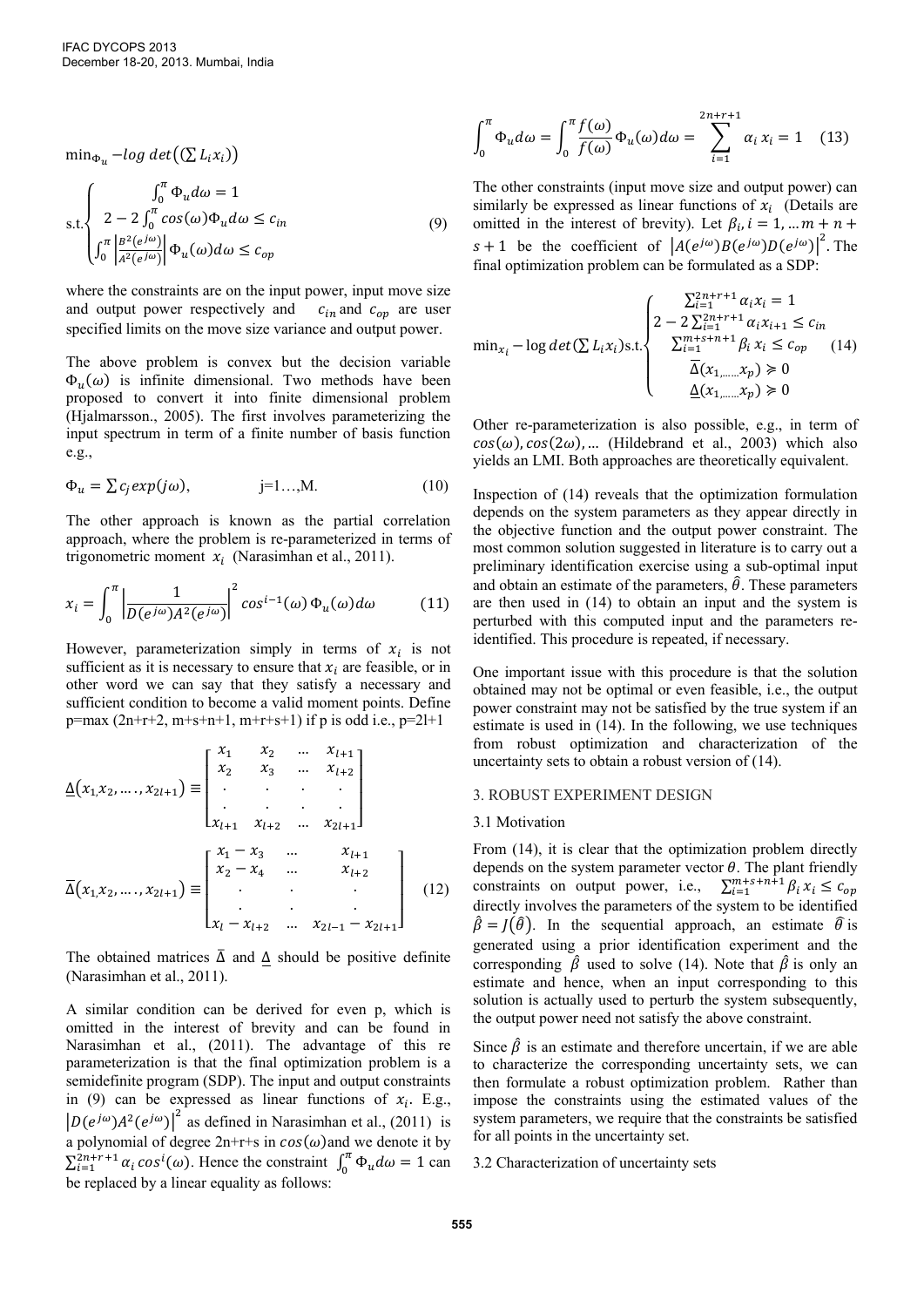When  $\theta$  is estimated using a PEM method,  $\hat{\theta}$  is asymptotically normal with mean  $\theta$  and covariance given by the Cramer-Rao inequality. This can be interpreted to imply modulo a probability level, that the true  $\theta$  lies within a confidence ellipsoid. The larger the probability level, the larger the ellipsoid. Equivalently, we can describe the following uncertainty region cantered around  $\widehat{\theta}$ :

$$
u: \left\{ \theta \left| \left( \theta - \hat{\theta} \right)^{T} cov(\hat{\theta})^{-1} \left( \theta - \hat{\theta} \right) \leq \alpha^{2} \right\} \tag{15}
$$

where  $\alpha$  is indicative of the probability level and cov $(\hat{\theta})$  is evaluated from (6). Rather than solve (14) using the nominally value, viz., the estimated  $\hat{\theta}$ , we allow  $\theta$  to vary in  $u$ .

While (15) characterizes the uncertainty set of the parameters, we are interested in characterizing the uncertainty sets of  $[\beta_1, \beta_2, \dots]^T$ . This requires the calculation of the covariance of  $\beta$  as follows:

The covariance of nonlinear parameter can be computed by linearizing it around mean using Taylor series expansion Ljung (1999). Let  $\hat{\theta}$  is  $\theta \times 1$ -dimensional vector of estimated parameter with mean  $\theta_0$  and covariance Y. Our main interest is to find covariance of  $\mu \times 1$  dimensional random variable  $\hat{\beta} = I(\hat{\theta})$  which is nonlinear in parameters. We use the following Taylor series expansion as follows:

$$
J(\hat{\theta}) \approx J(\theta_0) + J'(\theta_0)(\hat{\theta} - \theta_0)
$$

Where  $J'$  is the  $\mu \times \vartheta$  derivative of  $J$  with respect to

$$
Cov J(\hat{\theta}) = E \left( J(\hat{\theta}) - E J(\hat{\theta}) \right) \left( J(\hat{\theta}) - E J(\hat{\theta}) \right)^T
$$

For an asymptotically unbiased estimate  $E J(\hat{\theta}) = J(\theta_0)$  $Cov J(\hat{\theta}) \approx E\left(J(\hat{\theta}) - J(\theta_0)\right) \left(J(\hat{\theta}) - J(\theta_0)\right)^T$ 

$$
Cov J(\hat{\theta}) \approx J'(\theta_0) E \left( (\hat{\theta} - \theta_0) (\hat{\theta} - \theta_0)^T \right) (J'(\theta_0))^{T}
$$
  
\n
$$
Cov J(\hat{\theta}) \approx J'(\theta_0) Y (J'(\theta_0))^{T} = \Omega \Omega^{T}
$$
\n(16)

Thus, given an estimate  $\hat{\theta}$ , and the corresponding estimate of the transformed vector  $\beta$ , the uncertainty set of the transformed vector  $\beta$  can be described as :

$$
\mathcal{U}:\{\hat{\beta} + \Omega z \|\|z\|_2 \le \alpha^2\}.
$$
\n(17)

# 3.3 Robust formulation

The robust counterpart of output constrain  $\sum_{i=1}^{m+s+n+1} \beta$  $c_{op}$  can be written as  $\sum_{i=1}^{m+s+n+1} \beta_i x_i \le c_{op} \forall \beta \in \mathcal{U}$ . This relationship will hold if and only if max<sub> $\beta \in \mathcal{U}$ </sub>  $\sum_{i=1}^{m+s+n+1} \beta_i x_i \leq c_{op}$ . Equivalently this relationship can be replaced by vector form as follows:

$$
\max_{\beta \in \mathcal{U}} \beta^T x \le c_{op} \tag{18}
$$

Using equation 17, equation 18 can be written as:

$$
\hat{\beta}^T x + \max_{\|z\|_2} (\Omega z)^T x \le c_{op} \tag{19}
$$

Using Cauchy-Schwarz inequality (Boyd et al., 2004) the simplified robust form of output constraint is:

$$
\hat{\beta}^T x + \alpha \|\Omega x\|_2 \le c_{op} \tag{20}
$$

Although the above constraint is nonlinear, it is a convex and in particular, a second order cone constraint. The robust form of output constraint depends on the covariance of  $\hat{\beta}$  which is generally nonlinear in parameter and must be computed before imposing this constraint into optimization formulation.

$$
\min_{x_i} - \log \det(\sum L_i x_i) \text{s.t.} \begin{cases} \sum_{i=1}^{2n+r+1} \alpha_i x_i = 1\\ 2 - 2 \sum_{i=1}^{2n+r+1} \alpha_i x_{i+1} \le c_{in} \\ \hat{\beta}^T x + \alpha \|\Omega x\|_2 \le c_{op} \\ \overline{\Delta}(x_{1,\dots,} x_p) \ge 0 \\ \underline{\Delta}(x_{1,\dots,} x_p) \ge 0 \end{cases} \tag{21}
$$

The obtained problem is standard convex optimization problem and can be solved using CVX (Grant & Boyd, 2011)

## 3.4 Input signal design

Given the optimal  $x_i^*$ , the next step is to design actual input. The theory of Tchebycheff system (Narasimhan, et al., 2011) allows us to obtain an input containing no more than  $p/2$  distinct frequencies. Let the desired input spectrum  $\Phi_{\mu}$  be represented in the form linear combination of weighted frequency.

$$
\Phi_u = \sum_i \Gamma_i \,\delta(\omega - \omega_i) \tag{22}
$$

Where  $\delta(\omega - \omega_i)$  is Dirac delta function,  $\omega_i$  are points in support of  $\Phi_u$  and  $\Gamma_i$  is the associated weights or contribution of i<sup>th</sup> frequency. The frequency  $\omega_i$  and its associated weight  $\Gamma_i$  can be computed by solving convex optimization problem proposed in Hildebrand and Gevers, 2003 & Narasimhan et al., 2011. Once the frequencies and the weights are known, the optimal input is a multisine (Zarrop, 1979).

$$
u_t = \sum_i \lambda_i \cos(\omega_i t + \phi_i)
$$
 (23)

Where  $\phi_i = 0$ ,  $\lambda_i = (\Gamma_i)^{0.5}$  if  $\omega_i = 0, \pi$  . For all other  $\lambda_i = (2\Gamma_i)^{0.5}$  and  $\phi_i$  can be chosen arbitrarily.

#### 4. EXAMPLE

To motivate the idea of robust D-optimal plant friendly input design, we have taken single input single output finite impulse response (FIR) system:

#### Consider the true system

$$
y_k = (1 - 0.5q^{-1} + 0.25q^{-2})u_k + e_k
$$
 (24)

Hear  $u_k$  is input and  $e_k$  is zero mean Gaussian white noise with variance 0.1. The system is to be identified within FIR model structure.

For the identification purpose output signal is generated according to expression (24) using sub optimal input (PRBS) of power 0.5. The generated data is then used to obtained initial estimate of the parameter  $(\hat{\theta})$  and corresponding covariance matrix (Y) by using SYSID toolbox in Matlab.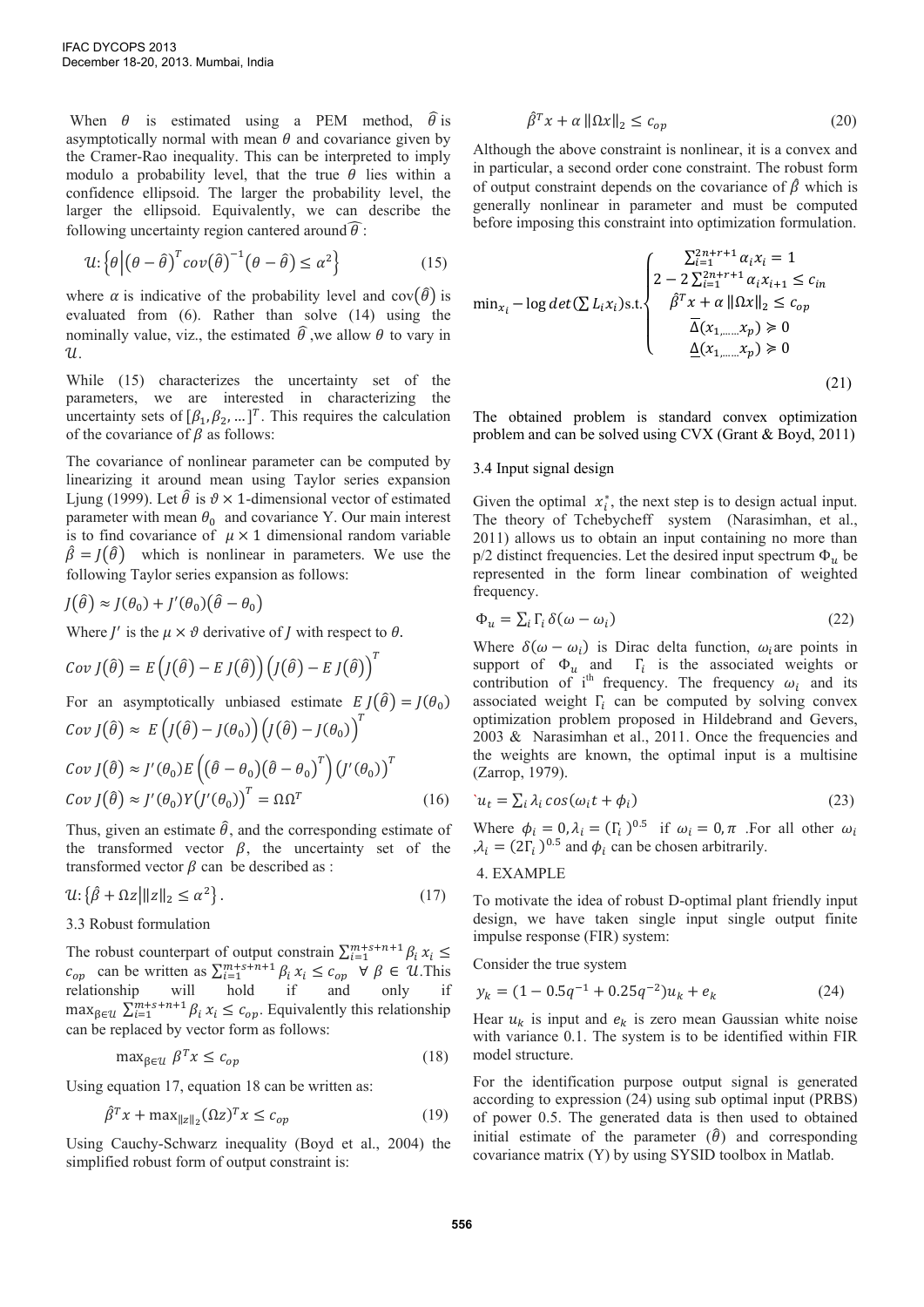For the above model (FIR) D-optimal plant friendly formulation is as follow:

$$
\min_{x} - \log \det \begin{bmatrix} x_1 & x_2 & 2x_3 - x_1 \\ x_2 & x_1 & x_2 \\ 2x_3 - x_1 & x_2 & x_1 \end{bmatrix}
$$
  

$$
= \sum_{k=1}^{n} \frac{x_1 - x_2}{k_1 + k_2 + k_3 - 2b_1b_3} x_1 + (2b_2b_1 + 2b_2b_3) x_2 + 4b_1b_3x_3 \leq c_{op} - c_{in}
$$
  
s.t.  

$$
= \sum_{k=1}^{n} \frac{x_2}{k_1 + k_2 + k_3} = \sum_{k=1}^{n} \frac{x_3}{k_2 + k_3} = 0
$$
  

$$
= \sum_{k=1}^{n} \frac{x_2}{k_1 + k_2 + k_3} = 0
$$

The ideal value of the objective function is -28.59 and it is obtained by solving the above problem using the true values of the system parameters [1 -0.5 0.25]. For this system, the information matrix depends on the moments  $x_1, x_2, x_3$ . In this particular formation  $x_1 = 1$ , and hence it is sufficient to consider the feasible space for  $x_2$  and  $x_3$ . Let the input consist of single frequency  $\omega_0$ , i.e.,  $\Phi_u = \delta(\omega - \omega_0)$  where  $\delta$  is Dirac-delta function centred at  $\omega_0$ . Clearly, if  $\omega_0 = 0$ , we have  $x_2 = 1$ ,  $x_3 = 1$  likewise, when  $\omega_0 = \pi/2$   $x_2 = 0$ ,  $x_3 =$ 0. In similar fashion we continue with different  $\omega_0$  between 0 to  $\pi$  and will get different  $x_2$  and  $x_3$ . Plot of  $(x_2, x_3)$  shown in Figure 1 will give the feasible region which is the convex hull of all single frequency design.



Since the output power constraint and hence, the optimal input design procedure depends on the unknown parameters, an initial estimate of the parameters is obtained by PRBS (Pseudo random binary signal). To simulate this idea we have taken  $c_{in} = 1$ , and  $c_{op} = 0.6$ . The optimal solution is  $[1,0.4459,0.3655,$ ]<sup>T</sup>, which lies on output constraint, that is the output constraint is active while input constraint is not. Among other possible optimal input, which includes filtered white noise, autoregressive moving average sequence, we choose the following multi sine because it is easy of generation and subsequent analysis.

$$
u_k = 1.2371 \cos\left(\frac{\pi}{4}k + \phi_{11}\right) + 0.6225 \cos\left(\frac{\pi}{2}k + \phi_{12}\right) + 0.2026 \cos(\pi k)
$$
 (26)

The actual output power corresponding to this input is calculated using the true system parameters. This process is repeated in a Monte Carlo simulation setup with 1000 different noise realization. The parameter estimates using these data sets are used to solve the corresponding D-optimal problem. It is observed that the actual output power constraint is obeyed in only  $\sim$  49.9% of the 1000 realizations. Hence, it can safely surmised that the probability that the output constraint is actually obeyed is approximately 0.495.

In order to address this, we impose a robust version of the output power constraint which inherently accounts for the fact that the parameters are uncertain. This results in a conservative constraint and is shown in Figure 2.



Figure 2. Feasible space with constraints

The robust D-optimal plant friendly formulation is as follows:

$$
\min_{x} - \log \det \begin{bmatrix} x_1 & x_2 & 2x_3 - x_1 \\ x_2 & x_1 & x_2 \\ 2x_3 - x_1 & x_2 & x_1 \end{bmatrix}
$$
\n
$$
x_1 = 1
$$
\n
$$
\sum_{k=1}^{\infty} \left( \widehat{b_1^2} + \widehat{b_2^2} + \widehat{b_3^2} - 2\widehat{b_1 b_3} x_1 + (2\widehat{b_1 b_2} + 2\widehat{b_2 b_3}) x_2 + 4\widehat{b_1 b_3} x_3 + \alpha \|\Omega x\|_2 \le c_{op}
$$
\n
$$
x_2 \ge 1 - \frac{c_{in}}{2}
$$
\n
$$
\begin{aligned}\nx_1 & x_2 \\
x_2 & x_3\n\end{aligned} \right) \ge 0
$$
\n
$$
\beta_1 = b_1^2 + b_2^2 + b_3^2, \quad \beta_2 = 2b_1 b_2 + 2b_2 b_3, \beta_3 = 4b_1 b_3
$$

Given an initial estimate of  $b_i$ , and the corresponding covariance, the covariance of the nonlinearly transformed  $\beta$ is determined using the Taylor series approximation as described previously and P can be obtained by Cholesky factorisation of this matrix.

To simulate the robust D-optimal formulation we have taken all design parameter same as previous case ( $c_{in}$  = 2, and  $c_{op} = 0.6$ ) and  $\alpha = 1$ . The optimal solution is  $[1,0.4715,0.3634,$ ]<sup>T</sup>, which lies on output constraint, i.e., the output constraint is active while input constraint is not. The robust input is: